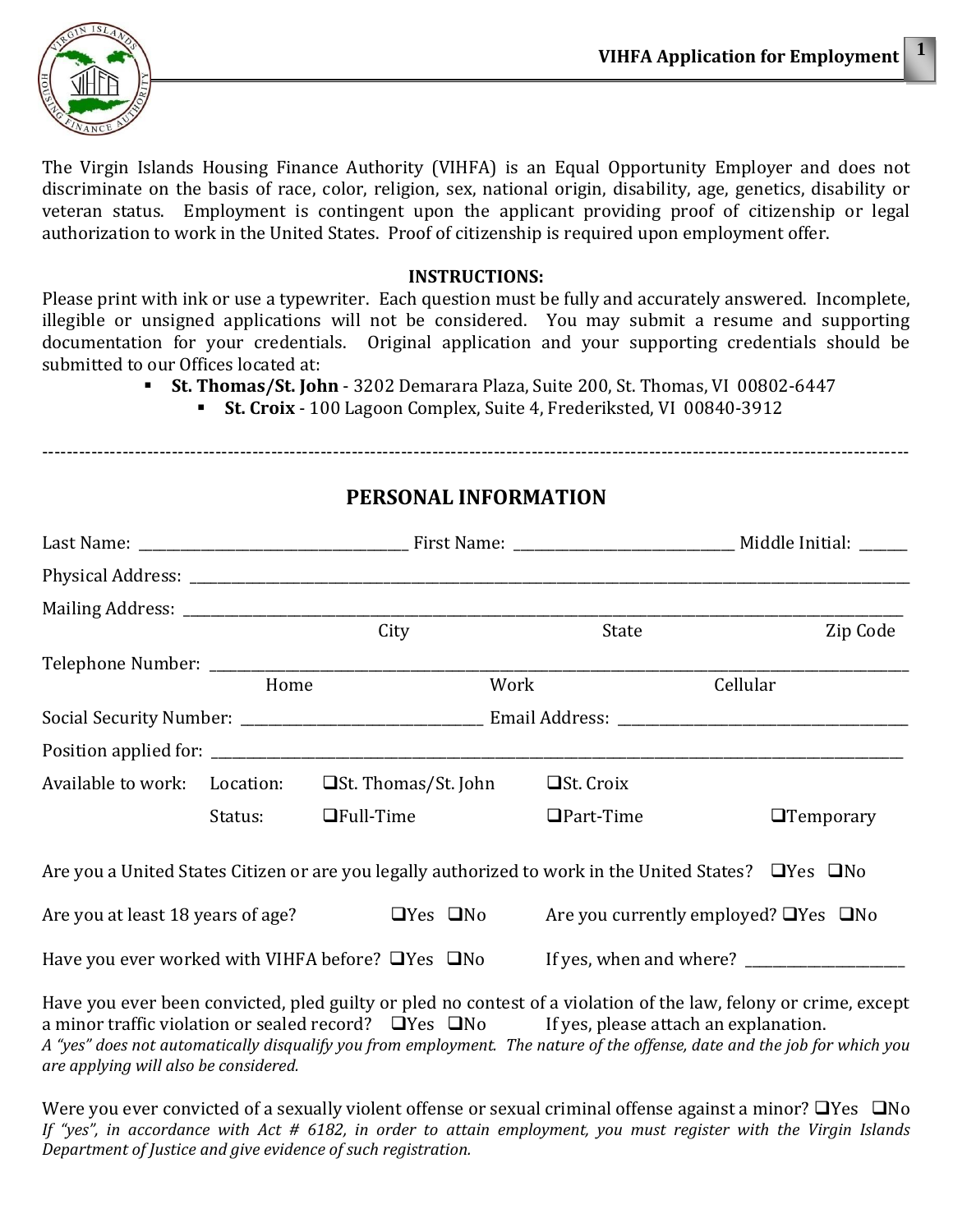# **EDUCATION AND TRAINING**

Provide name(s) and address(es) of High School, College/University or Professional School attended. Official transcript, diploma, degree, certificates, licenses or proof of membership may be required.

| High School:                                                                                                    |                               |                         |                                      |  |
|-----------------------------------------------------------------------------------------------------------------|-------------------------------|-------------------------|--------------------------------------|--|
| Address:                                                                                                        | Diploma: $\Box$ Yes $\Box$ No |                         |                                      |  |
| College/University:<br>Address:<br>Type of Degree Awarded:<br>٠                                                 |                               |                         | Degree Awarded? $\Box$ Yes $\Box$ No |  |
| Graduate School:<br>Address:                                                                                    |                               |                         | Degree Awarded? $\Box$ Yes $\Box$ No |  |
| List any Knowledge, Skills and Abilities you possess that may be relevant to the position you are applying for: |                               |                         |                                      |  |
|                                                                                                                 |                               |                         |                                      |  |
| List any specialized Trainings or Certificates received relative to the position you are applying for: ______   |                               |                         |                                      |  |
| List any Professional and/or Service Organizations in which you are an active member: ______________            |                               |                         |                                      |  |
| List any Professional License or Professional Membership you possess: ____                                      |                               |                         |                                      |  |
|                                                                                                                 |                               | <b>MILITARY SERVICE</b> |                                      |  |
| Type of Discharge: □Honorable □Dishonorable If other than honorable, please attach an explanation               |                               |                         |                                      |  |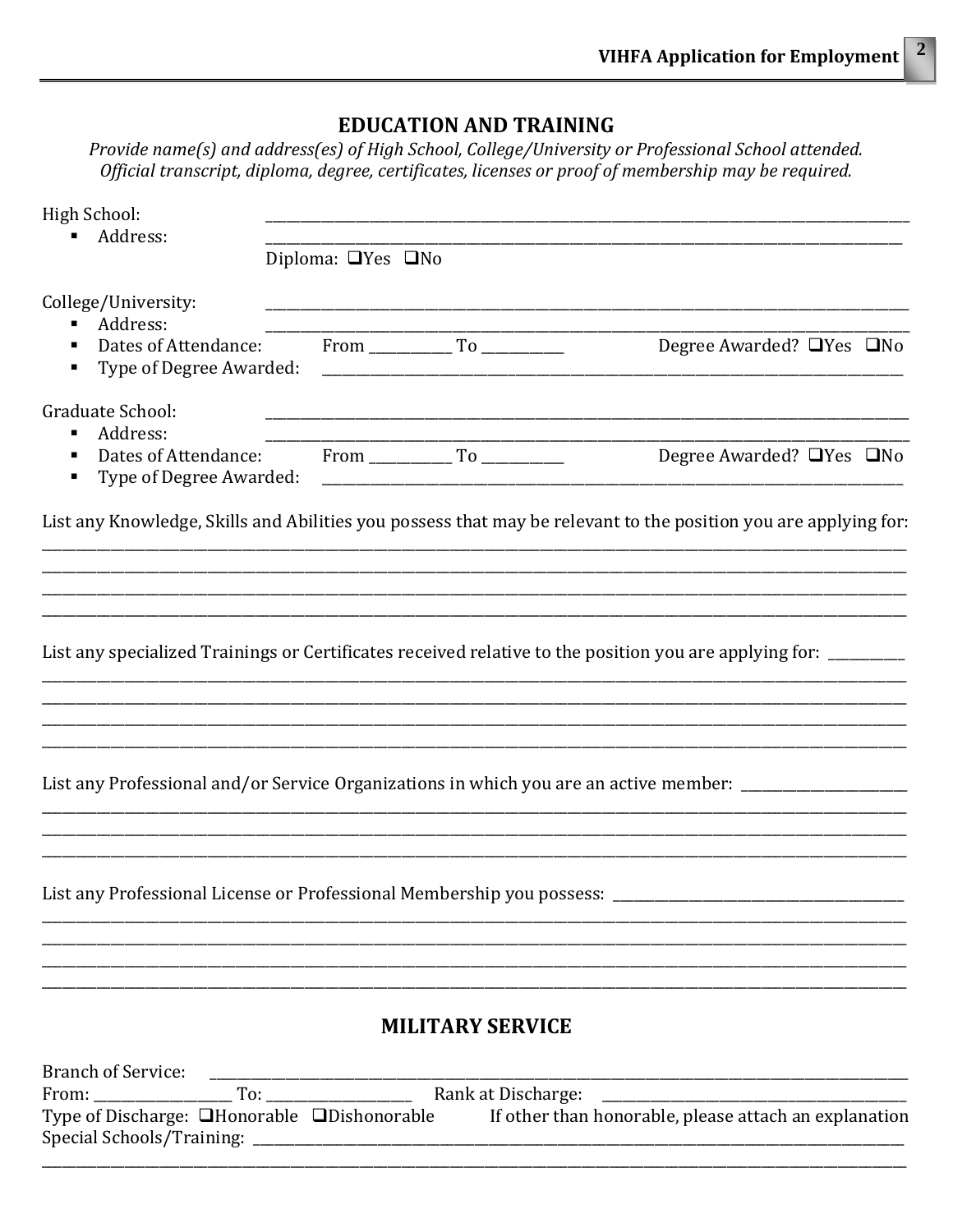## **EMPLOYMENT HISTORY**

Begin with your current or most recent position held. A resume may be attached to provide additional information.

| <b>Mailing Address:</b>                                                           |  |  |                                                                                    |  |  |
|-----------------------------------------------------------------------------------|--|--|------------------------------------------------------------------------------------|--|--|
|                                                                                   |  |  |                                                                                    |  |  |
|                                                                                   |  |  |                                                                                    |  |  |
| <b>Position Held:</b>                                                             |  |  |                                                                                    |  |  |
| Employed:<br><b>Starting Salary:</b>                                              |  |  |                                                                                    |  |  |
|                                                                                   |  |  |                                                                                    |  |  |
|                                                                                   |  |  | May we contact employer? $\Box$ Yes $\Box$ No                                      |  |  |
|                                                                                   |  |  |                                                                                    |  |  |
| <b>Mailing Address:</b>                                                           |  |  |                                                                                    |  |  |
|                                                                                   |  |  |                                                                                    |  |  |
| <b>Position Held:</b>                                                             |  |  |                                                                                    |  |  |
| Employed:                                                                         |  |  |                                                                                    |  |  |
| <b>Starting Salary:</b>                                                           |  |  |                                                                                    |  |  |
|                                                                                   |  |  | May we contact employer? $\Box$ Yes $\Box$ No                                      |  |  |
|                                                                                   |  |  |                                                                                    |  |  |
|                                                                                   |  |  |                                                                                    |  |  |
| <b>Mailing Address:</b><br>Position Held:<br>Employed:<br><b>Starting Salary:</b> |  |  | Ending Salary: __________________<br>May we contact employer? $\Box$ Yes $\Box$ No |  |  |